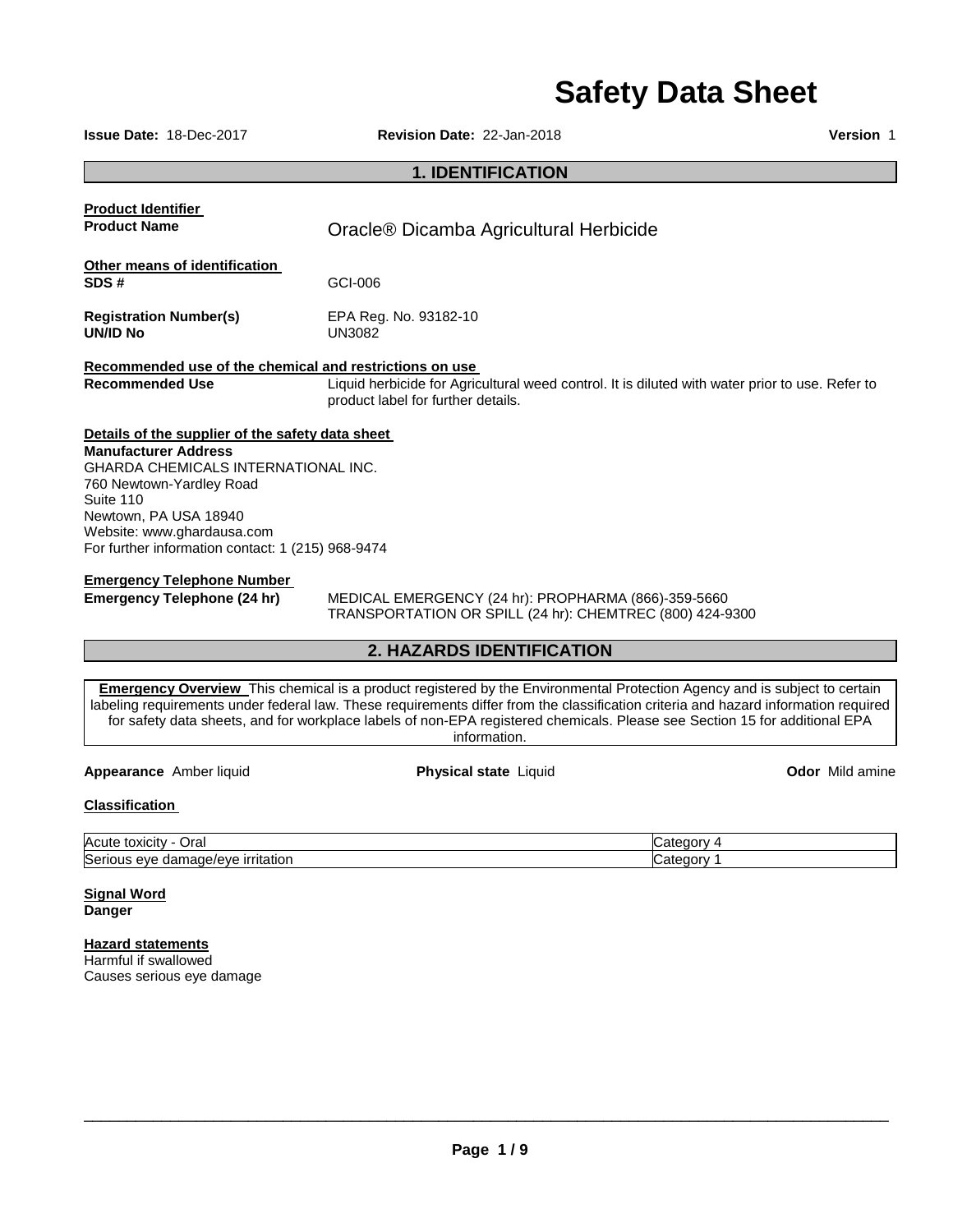

# **Precautionary Statements - Prevention**

Wash face, hands and any exposed skin thoroughly after handling Do not eat, drink or smoke when using this product Wear eye/face protection

# **Precautionary Statements - Response**

IF IN EYES: Rinse cautiously with water for several minutes. Remove contact lenses, if present and easy to do. Continue rinsing Immediately call a poison center or doctor/physician IF SWALLOWED: Call a POISON CENTER or doctor/physician if you feel unwell Rinse mouth

# **Precautionary Statements - Disposal**

Dispose of contents/container to an approved waste disposal plant

# **Other hazards**

Harmful to aquatic life with long lasting effects

# **3. COMPOSITION/INFORMATION ON INGREDIENTS**

| <b>Chemic</b><br><b>Name</b> | AC<br>ີ No.<br>- 11    | w<br>.<br>7٥                        |
|------------------------------|------------------------|-------------------------------------|
| Dicamba                      | u.<br>.<br>$\sim$<br>w | .35<br>$\Lambda$ <sup>1</sup><br>-- |

\*\*If Chemical Name/CAS No is "proprietary" and/or Weight-% is listed as a range, the specific chemical identity and/or percentage of composition has been withheld as a trade secret.\*\*

# **4. FIRST AID MEASURES**

# **First Aid Measures**

| <b>General Advice</b> | Provide this SDS to medical personnel for treatment.                                                                                                                                                                                                             |
|-----------------------|------------------------------------------------------------------------------------------------------------------------------------------------------------------------------------------------------------------------------------------------------------------|
| <b>Eve Contact</b>    | Hold eye open and rinse slowly and gently with water for 15-20 minutes. Remove contact<br>lenses, if present, after the first 5 minutes, then continue rinsing eye. Call a poison control<br>centre or doctor for treatment advice.                              |
| <b>Skin Contact</b>   | Take off contaminated clothing. Rinse skin immediately with plenty of water for 15-20<br>mintues. Call a poison control center or doctor for treatment advice.                                                                                                   |
| <b>Inhalation</b>     | Move person to fresh air. If person is not breathing, call 911 or an ambulance, then give<br>artificial respiration, preferably mouth-to-mouth if possible. Call a poison control center or<br>doctor for further treatment advice.                              |
| Ingestion             | Call a poison control center or doctor immediately for treatment advice. DO NOT give any<br>liquid to the person. DO NOT induce vomiting unless told to do so by the poison control<br>center or doctor. DO NOT give anything by mouth to an unconscious person. |

# **Most important symptoms and effects**

| Symptoms | Causes serious eye damage. Harmful if swallowed. |
|----------|--------------------------------------------------|
|          |                                                  |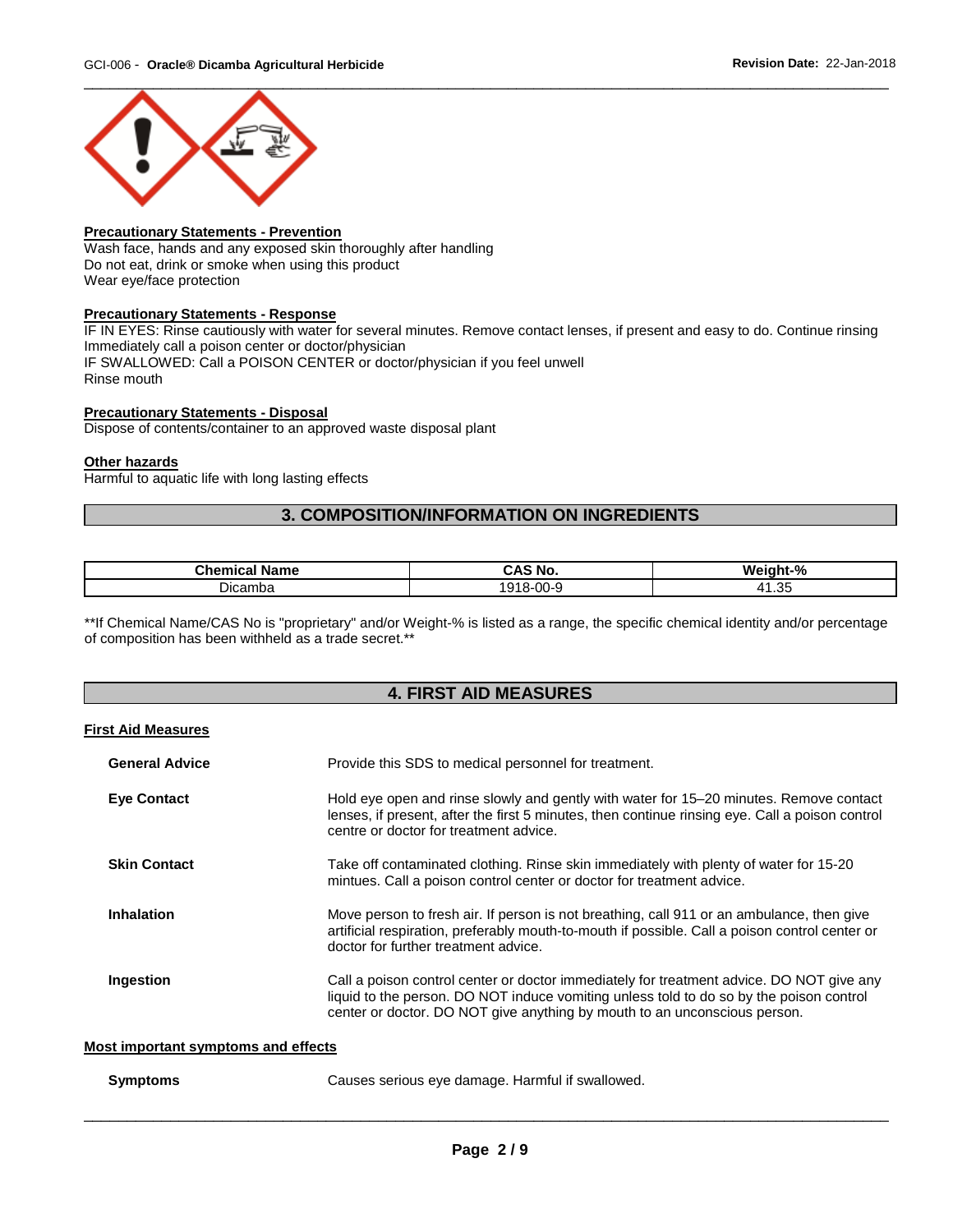#### **Indication of any immediate medical attention and special treatment needed**

**Notes to Physician**  Treat symptomatically.

# **5. FIRE-FIGHTING MEASURES**

\_\_\_\_\_\_\_\_\_\_\_\_\_\_\_\_\_\_\_\_\_\_\_\_\_\_\_\_\_\_\_\_\_\_\_\_\_\_\_\_\_\_\_\_\_\_\_\_\_\_\_\_\_\_\_\_\_\_\_\_\_\_\_\_\_\_\_\_\_\_\_\_\_\_\_\_\_\_\_\_\_\_\_\_\_\_\_\_\_\_\_\_\_

# **Suitable Extinguishing Media**

Water spray. Foam. Dry chemical. Foam fire-extinguishing system is preferred because uncontrolled water can spread possible contamination.

**Small Fire Dry chemical. Carbon dioxide (CO2). Water spray. Regular foam. Do not scatter spilled** material with high pressure water streams.

**Unsuitable Extinguishing Media** Not determined.

# **Specific Hazards Arising from the Chemical**

Move containers from fire area if you can do so without risk.

For fires involving tanks: Cool containers with flooding quantities of water until well after fire is out. Withdraw immediately in case of rising sound from venting safety devices or discoloration of tank. Always stay away from tanks engulfed in fire.

**Hazardous Combustion Products** In a fire, steam, dicamba amine salt, hydrogen chloride, organochloride products, oxides of nitrogen, or carbon monoxide can be formed.

# **Explosion Data Sensitivity to Mechanical Impact** None. **Sensitivity to Static Discharge None.**

#### **Protective equipment and precautions for firefighters**

As in any fire, wear self-contained breathing apparatus pressure-demand, MSHA/NIOSH (approved or equivalent) and full protective gear.

# **6. ACCIDENTAL RELEASE MEASURES**

# **Personal precautions, protective equipment and emergency procedures**

**Personal Precautions** Do not touch or walk through spilled material. Ensure adequate ventilation. Wear protective clothing as described in Section 8 of this safety data sheet.

#### **Environmental precautions**

**Environmental precautions** See Section 12 for additional Ecological Information.

#### **Methods and material for containment and cleaning up**

| <b>Methods for Containment</b> | Prevent further leakage or spillage if safe to do so.                                                                                                                                                                                                                                                                                                                              |
|--------------------------------|------------------------------------------------------------------------------------------------------------------------------------------------------------------------------------------------------------------------------------------------------------------------------------------------------------------------------------------------------------------------------------|
| <b>Methods for Clean-Up</b>    | FOR EMERGENCY CALL CHEMTREC 1-800-424-9300.<br>Absorb liquid with material such as sand, sawdust, or dirt. Sweep up and place in a<br>suitable container for disposal. Area can be washed down with water and detergent to<br>remove remaining herbicide. Keep product, contaminated materials and wash water out of<br>sewers. Wash exposed body areas thoroughly after handling. |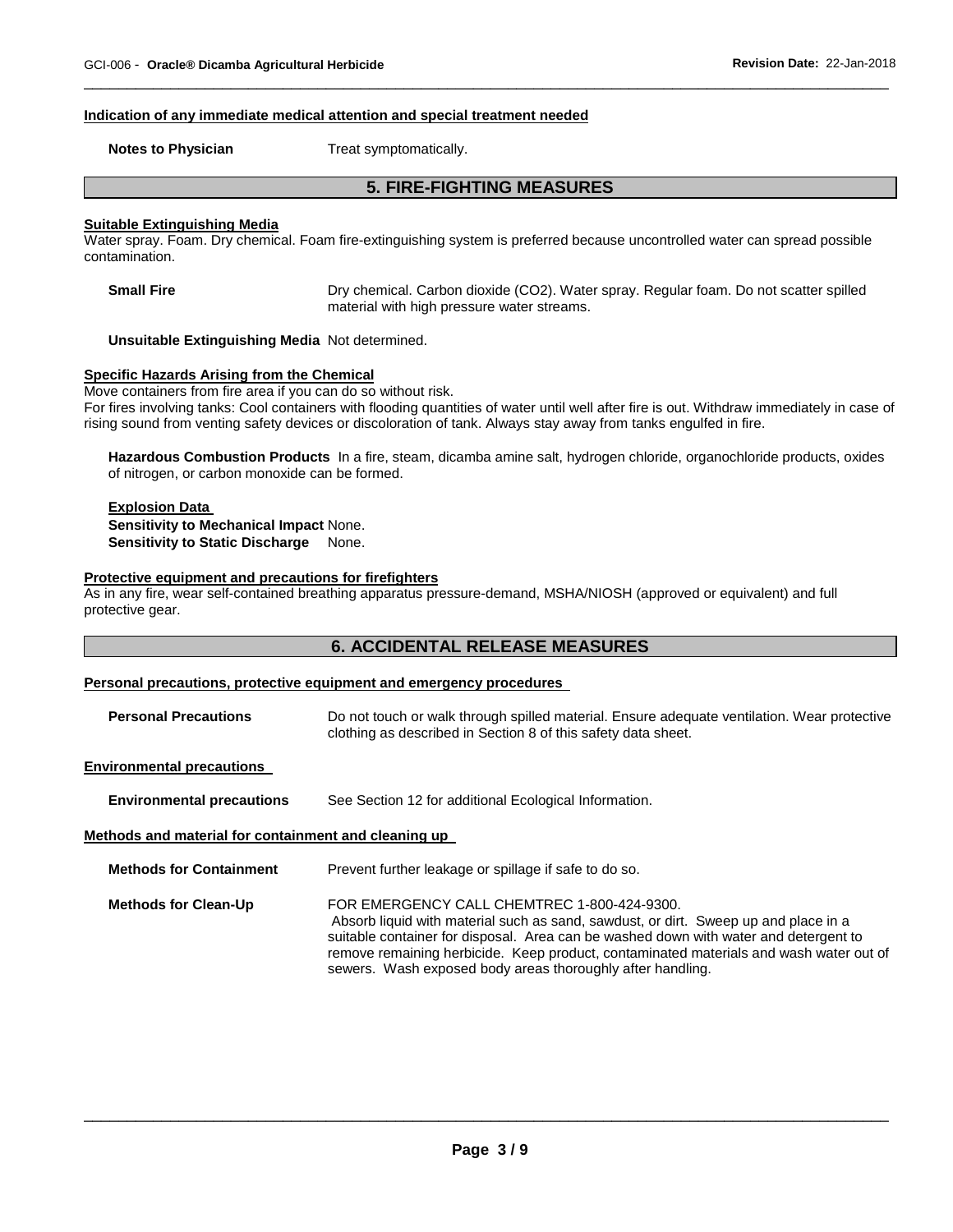# \_\_\_\_\_\_\_\_\_\_\_\_\_\_\_\_\_\_\_\_\_\_\_\_\_\_\_\_\_\_\_\_\_\_\_\_\_\_\_\_\_\_\_\_\_\_\_\_\_\_\_\_\_\_\_\_\_\_\_\_\_\_\_\_\_\_\_\_\_\_\_\_\_\_\_\_\_\_\_\_\_\_\_\_\_\_\_\_\_\_\_\_\_ **7. HANDLING AND STORAGE**

| <b>Precautions for safe handling</b>                         |                                                                                                                                                                                                                                                                                                                                                                                                                                                                                                                                    |  |
|--------------------------------------------------------------|------------------------------------------------------------------------------------------------------------------------------------------------------------------------------------------------------------------------------------------------------------------------------------------------------------------------------------------------------------------------------------------------------------------------------------------------------------------------------------------------------------------------------------|--|
| <b>Advice on Safe Handling</b>                               | Use of safe work practices are recommended to avoid eye or skin contact and inhalation of<br>vapors. Use only outdoors or in a well-ventilated area. Food, beverages and tobacco<br>products should not be stored or consumed where this material is in use. Always wash<br>hands before smoking, eating, drinking or using the toilet. Wash contaminated clothing and<br>other protective equipment before storage or re-use. Provide eyewash fountains and safety<br>showers in close proximity to points of potential exposure. |  |
| Conditions for safe storage, including any incompatibilities |                                                                                                                                                                                                                                                                                                                                                                                                                                                                                                                                    |  |
| <b>Storage Conditions</b>                                    | Keep container tightly closed and store in a cool, dry and well-ventilated place. Protect from<br>direct sunlight. Keep away from strong oxidizing agents, acids and bases.                                                                                                                                                                                                                                                                                                                                                        |  |
| <b>Incompatible Materials</b>                                | Strong oxidizing agents. Acids. Bases.                                                                                                                                                                                                                                                                                                                                                                                                                                                                                             |  |
| 8. EXPOSURE CONTROLS/PERSONAL PROTECTION                     |                                                                                                                                                                                                                                                                                                                                                                                                                                                                                                                                    |  |
| <b>Exposure Guidelines</b>                                   | This product, as supplied, does not contain any hazardous materials with occupational<br>exposure limits established by the region specific regulatory bodies                                                                                                                                                                                                                                                                                                                                                                      |  |
| <b>Appropriate engineering controls</b>                      |                                                                                                                                                                                                                                                                                                                                                                                                                                                                                                                                    |  |
| <b>Engineering Controls</b>                                  | Provide general and/or local exhaust ventilation to control airborne levels below the<br>exposure guideline.                                                                                                                                                                                                                                                                                                                                                                                                                       |  |
|                                                              | Individual protection measures, such as personal protective equipment                                                                                                                                                                                                                                                                                                                                                                                                                                                              |  |
| <b>Eye/Face Protection</b>                                   | Use protective eyewear.                                                                                                                                                                                                                                                                                                                                                                                                                                                                                                            |  |
| <b>Skin and Body Protection</b>                              | Wear long-sleeved shirt and long pants, waterproof gloves and shoes plus socks when<br>handling.                                                                                                                                                                                                                                                                                                                                                                                                                                   |  |
| <b>Respiratory Protection</b>                                | Atmospheric levels should be maintained below the exposure guideline. For most<br>conditions, no respiratory protection should be needed; however, if the exposure guideline<br>is exceeded, use an approved organic vapor/mist respirator.                                                                                                                                                                                                                                                                                        |  |

**General Hygiene Considerations** Handle in accordance with good industrial hygiene and safety practice.

# **9. PHYSICAL AND CHEMICAL PROPERTIES**

# **Information on basic physical and chemical properties**

| <b>Physical state</b><br>Appearance<br>Color | Liauid<br>Amber liquid<br>Amber | Odor<br><b>Odor Threshold</b> | Mild amine<br>Not determined |
|----------------------------------------------|---------------------------------|-------------------------------|------------------------------|
| <b>Property</b>                              | <b>Values</b>                   | Remarks • Method              |                              |
| рH                                           | 7 to 8                          |                               |                              |
| <b>Melting Point/Freezing Point</b>          | N'est pas applicable            |                               |                              |
| <b>Boiling Point/Boiling Range</b>           | Not determined                  |                               |                              |
| <b>Flash Point</b>                           | $> 100$ °C / 212 °F             |                               |                              |
| <b>Evaporation Rate</b>                      | Not determined                  |                               |                              |
| <b>Flammability (Solid, Gas)</b>             | Liquide - sans objet            |                               |                              |
| <b>Flammability Limits in Air</b>            |                                 |                               |                              |
| <b>Upper Flammability Limits</b>             | Not determined                  |                               |                              |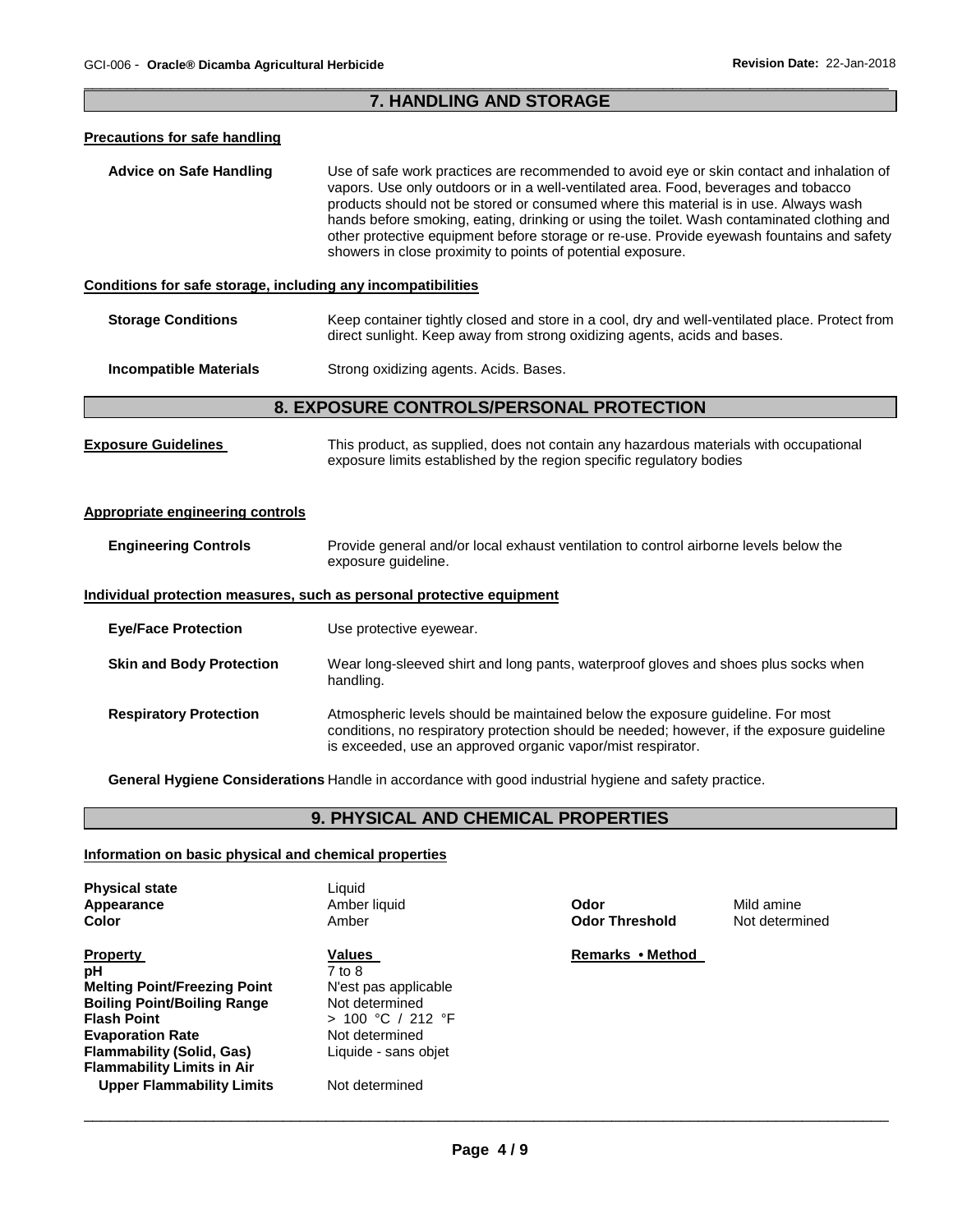| <b>Lower Flammability Limit</b>  | Not determined         |               |  |
|----------------------------------|------------------------|---------------|--|
| <b>Vapor Pressure</b>            | 18 mm Hg               | @ 20°C (68°F) |  |
| <b>Vapor Density</b>             | >1.0                   | $(Air=1)$     |  |
| <b>Relative Density</b>          | Not determined         |               |  |
| <b>Water Solubility</b>          | Fully soluble in water |               |  |
| Solubility in other solvents     | Not determined         |               |  |
| <b>Partition Coefficient</b>     | Not determined         |               |  |
| <b>Auto-ignition Temperature</b> | Not determined         |               |  |
| <b>Decomposition Temperature</b> | Not determined         |               |  |
| <b>Kinematic Viscosity</b>       | Not determined         |               |  |
| <b>Dynamic Viscosity</b>         | Not determined         |               |  |
| <b>Explosive Properties</b>      | Not determined         |               |  |
| <b>Oxidizing Properties</b>      | Not determined         |               |  |
| <b>Other Information</b>         |                        |               |  |
|                                  |                        |               |  |

# **Density 1.5 -1.1.6 g/cm<sup>3</sup>**

# **10. STABILITY AND REACTIVITY**

# **Reactivity**

Not reactive under normal conditions.

# **Chemical Stability**

Stable under recommended storage conditions.

# **Possibility of Hazardous Reactions**

None under normal processing.

# **Conditions to Avoid**

None known based on information supplied.

# **Incompatible Materials**

Strong oxidizing agents. Acids. Bases.

# **Hazardous Decomposition Products**

In a fire, steam, dicamba amine salt, hydrogen chloride, organochloride products, oxides of nitrogen, or carbon monoxide can be formed.

# **11. TOXICOLOGICAL INFORMATION**

# **Information on likely routes of exposure**

| <b>Product Information</b> |                            |
|----------------------------|----------------------------|
| <b>Eye Contact</b>         | Causes serious eye damage. |
| <b>Skin Contact</b>        | Avoid contact with skin.   |
| <b>Inhalation</b>          | Do not inhale.             |
|                            |                            |

# **Ingestion Harmful if swallowed.**

# **Component Information**

| <b>Chemical Name</b> | Oral LD50         | <b>Dermal LD50</b>                       | <b>Inhalation LC50</b> |
|----------------------|-------------------|------------------------------------------|------------------------|
| Dicamba              | Rat<br>1039 mg/kg | Rabbit)<br>Rat,<br>2 g/kg<br>g/kg<br>> 2 |                        |
| 1918-00-9            |                   |                                          |                        |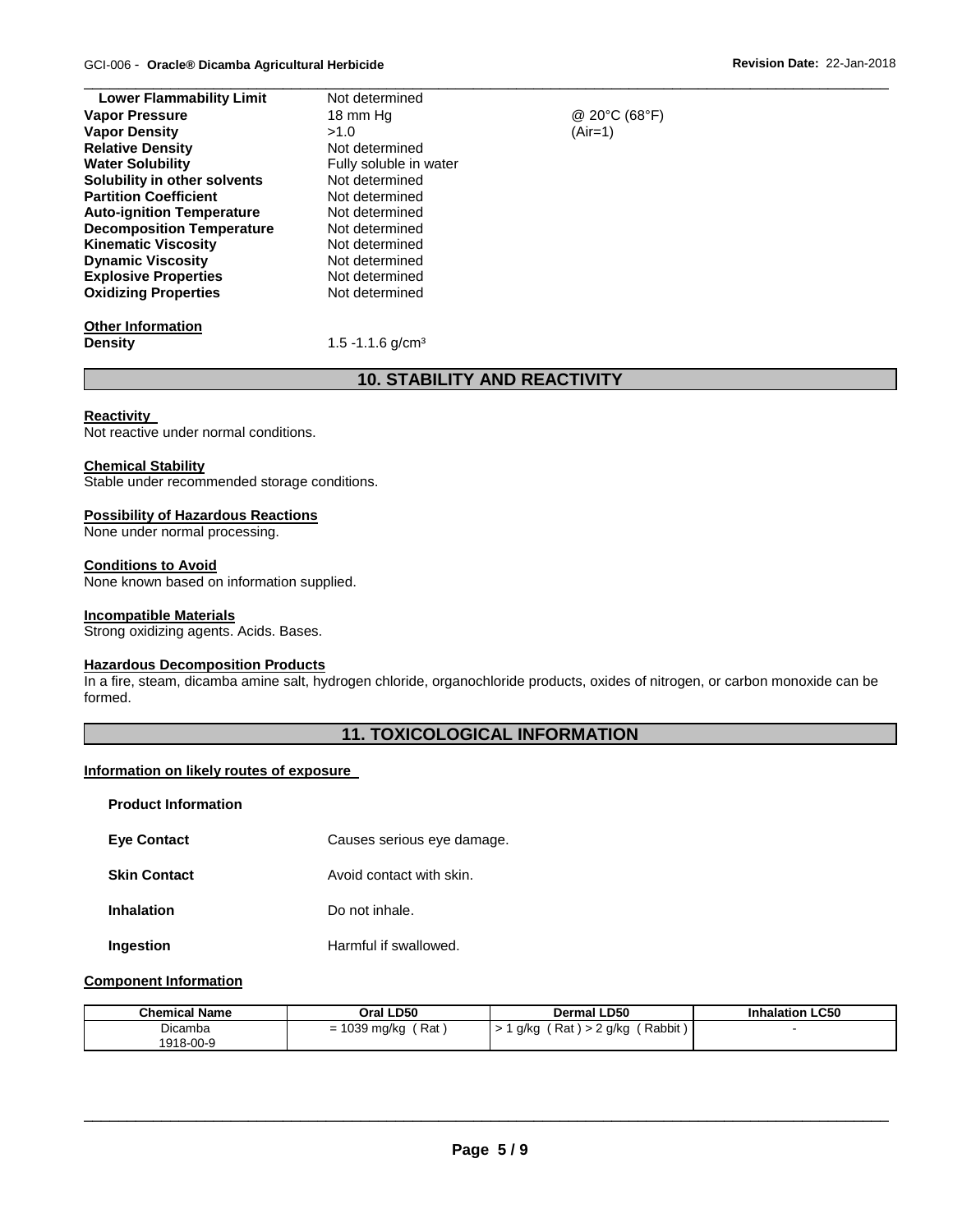# **Information on physical, chemical and toxicological effects**

| <b>Symptoms</b>                | Please see section 4 of this SDS for symptoms.                                                                                                                                                                                                                                                                                                 |
|--------------------------------|------------------------------------------------------------------------------------------------------------------------------------------------------------------------------------------------------------------------------------------------------------------------------------------------------------------------------------------------|
|                                | Delayed and immediate effects as well as chronic effects from short and long-term exposure                                                                                                                                                                                                                                                     |
| Germ cell mutagenicity         | Based on a number of in vivo and in vitro studies, the preponderance of data suggests that<br>dicamba is not a mutagen.                                                                                                                                                                                                                        |
| Carcinogenicity                | Did not cause cancer in long-term animal studies. There were no treatment related<br>increases in tumors at dietary levels up to 2500 ppm (rats and dogs) and 3000 ppm (mice).                                                                                                                                                                 |
| <b>Reproductive toxicity</b>   | Dicamba did not interfere with fertility in reproduction studies in laboratory animals. The no<br>effect level in a two-generation rat reproduction study was 500 ppm.                                                                                                                                                                         |
| <b>Teratogenicity</b>          | Did not cause birth defects in animal studies. Exposures having no effect on the mothers<br>had no effect on the fetuses. The maternal and fetal no effect levels in rabbits were 30<br>mg/kg and 300 mg/kg, respectively. In the rat teratology study, the maternal and fetal no<br>effect levels were 160 mg/kg and 400 mg/kg, respectively. |
| Numerical measures of toxicity |                                                                                                                                                                                                                                                                                                                                                |
| ATEmix (oral)                  | 1,039.00                                                                                                                                                                                                                                                                                                                                       |

\_\_\_\_\_\_\_\_\_\_\_\_\_\_\_\_\_\_\_\_\_\_\_\_\_\_\_\_\_\_\_\_\_\_\_\_\_\_\_\_\_\_\_\_\_\_\_\_\_\_\_\_\_\_\_\_\_\_\_\_\_\_\_\_\_\_\_\_\_\_\_\_\_\_\_\_\_\_\_\_\_\_\_\_\_\_\_\_\_\_\_\_\_

# **12. ECOLOGICAL INFORMATION**

# **Ecotoxicity**

Harmful to aquatic life with long lasting effects. DO NOT apply directly to water, or to areas where surface water is present or to intertidal areas below the mean high water mark. DO NOT contaminate water when disposing of equipment wash water or rinsate. DO NOT apply directly to water, surface waters or runoff areas. Avoid spray drift and other means of exposure to sensitive plants and other non-target areas. This pesticide may cause injury to desirable trees and plants.

# **Persistence/Degradability**

Not determined.

#### **Bioaccumulation**

Not determined.

# **Mobility**

Not determined

# **Other Adverse Effects**

Not determined

# **13. DISPOSAL CONSIDERATIONS**

#### **Waste Treatment Methods**

| <b>Disposal of Wastes</b>     | Pesticide spray mixture or rinsate that cannot be used or chemically reprocessed should be<br>disposed of in a landfill approved for pesticides. Improper disposal of excess pesticide<br>spray mixture or rinsate is a violation of Federal law. If these wastes cannot be disposed of<br>by the use according to label instructions, contact your State Pesticide or Environmental<br>Control Agency or the Hazardous Waste representative at the nearest EPA Regional Office<br>for quidance. |
|-------------------------------|--------------------------------------------------------------------------------------------------------------------------------------------------------------------------------------------------------------------------------------------------------------------------------------------------------------------------------------------------------------------------------------------------------------------------------------------------------------------------------------------------|
| <b>Contaminated Packaging</b> | Do not reuse empty containers.                                                                                                                                                                                                                                                                                                                                                                                                                                                                   |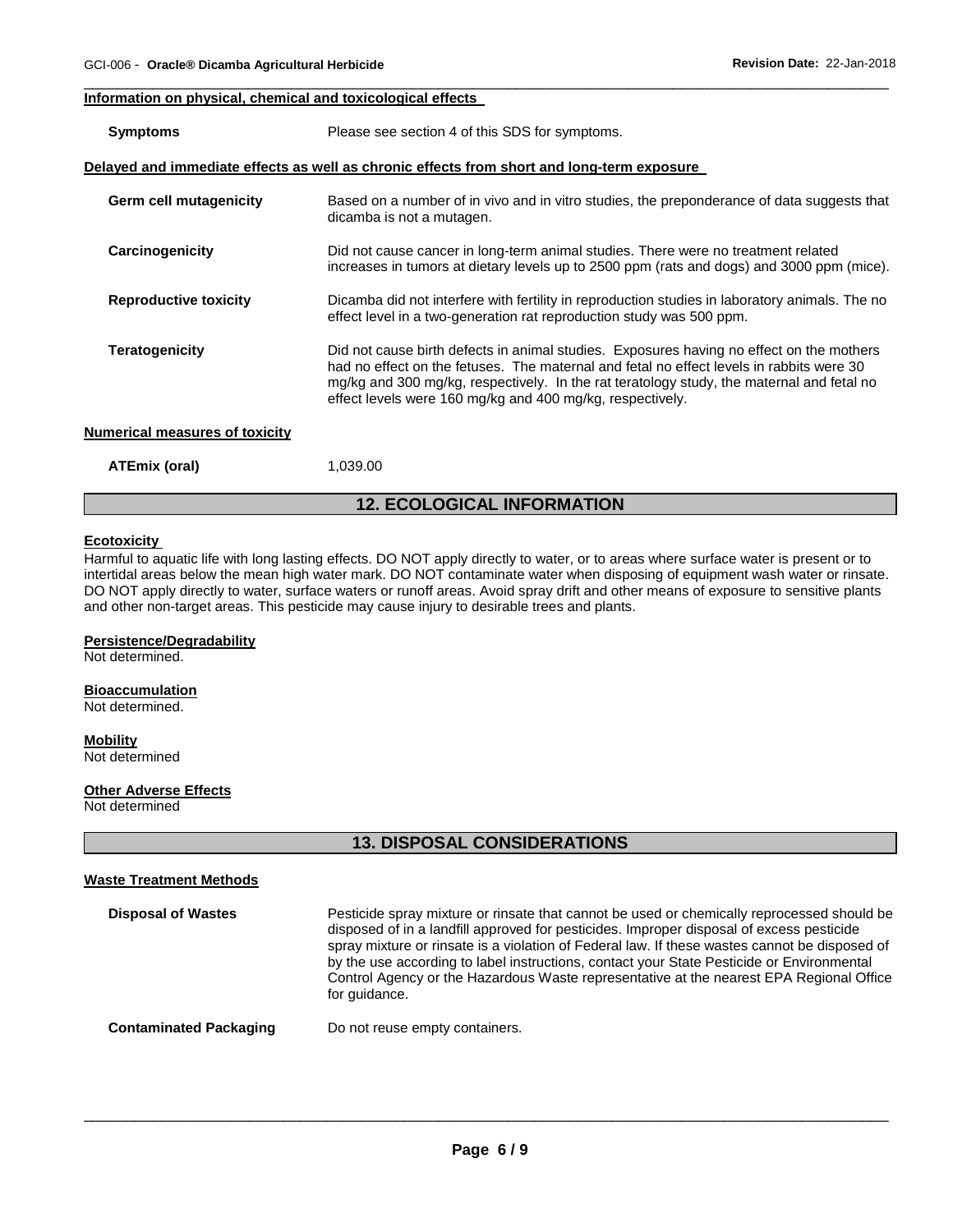# \_\_\_\_\_\_\_\_\_\_\_\_\_\_\_\_\_\_\_\_\_\_\_\_\_\_\_\_\_\_\_\_\_\_\_\_\_\_\_\_\_\_\_\_\_\_\_\_\_\_\_\_\_\_\_\_\_\_\_\_\_\_\_\_\_\_\_\_\_\_\_\_\_\_\_\_\_\_\_\_\_\_\_\_\_\_\_\_\_\_\_\_\_ **14. TRANSPORT INFORMATION**

**Note Please see current shipping paper for most up to date shipping information, including** exemptions and special circumstances.

| <b>DOT</b>                  |                                                                |
|-----------------------------|----------------------------------------------------------------|
| UN/ID No                    | UN3082                                                         |
| <b>Proper Shipping Name</b> | Environmentally Hazardous Substances, Liquid, N.O.S. (Dicamba) |
| <b>Hazard Class</b>         | 9                                                              |
| <b>Packing Group</b>        | $\mathbf{III}$                                                 |
| <b>Marine Pollutant</b>     | Yes.                                                           |
| <b>IATA</b>                 |                                                                |
| UN/ID No                    | UN3082                                                         |
| <b>Proper Shipping Name</b> | Environmentally Hazardous Substances, Liquid, N.O.S. (Dicamba) |
| <b>Hazard Class</b>         | 9                                                              |
| <b>Packing Group</b>        | Ш                                                              |
| <b>Marine Pollutant</b>     | Yes                                                            |
| <b>IMDG</b>                 |                                                                |
| UN/ID No                    | UN3082                                                         |
| <b>Proper Shipping Name</b> | Environmentally Hazardous Substances, Liquid, N.O.S. (Dicamba) |
| <b>Hazard Class</b>         | 9                                                              |
| <b>Packing Group</b>        | $\mathbf{III}$                                                 |
| <b>Marine Pollutant</b>     | Yes.                                                           |
|                             |                                                                |

**TDG**<br> **Special Provisions** 

**Special Provisions** SOR/2008-34 (AMENDMENT 6)

# **15. REGULATORY INFORMATION**

#### **International Inventories**

| <b>Chemical Name</b> | <b>TSCA</b> | <b>DSL/NDSL EINECS/E</b> | LINCS | <b>ENCS</b> | <b>IECSC</b> | <b>KECL</b> | <b>PICCS</b> | AICS |
|----------------------|-------------|--------------------------|-------|-------------|--------------|-------------|--------------|------|
| Dicamba              |             |                          |       | Present     |              | Present     |              |      |

# **Legend:**

*TSCA - United States Toxic Substances Control Act Section 8(b) Inventory* 

*DSL/NDSL - Canadian Domestic Substances List/Non-Domestic Substances List* 

*EINECS/ELINCS - European Inventory of Existing Chemical Substances/European List of Notified Chemical Substances* 

*ENCS - Japan Existing and New Chemical Substances* 

*IECSC - China Inventory of Existing Chemical Substances* 

*KECL - Korean Existing and Evaluated Chemical Substances* 

*PICCS - Philippines Inventory of Chemicals and Chemical Substances* 

*AICS - Australian Inventory of Chemical Substances* 

# **US Federal Regulations**

# **CERCLA**

This material, as supplied, contains one or more substances regulated as a hazardous substance under the Comprehensive Environmental Response Compensation and Liability Act (CERCLA) (40 CFR 302)

| <b>Chemical Name</b> | <b>Hazardous Substances RQs</b> | <b>CERCLA/SARA RQ</b> | <b>Reportable Quantity (RQ)</b> |
|----------------------|---------------------------------|-----------------------|---------------------------------|
| Dicamba              | 1000 lb                         |                       | <b>RQ</b><br>1000 lb final $RQ$ |
| 1918-00-9            |                                 |                       | RQ 454 kg final RQ              |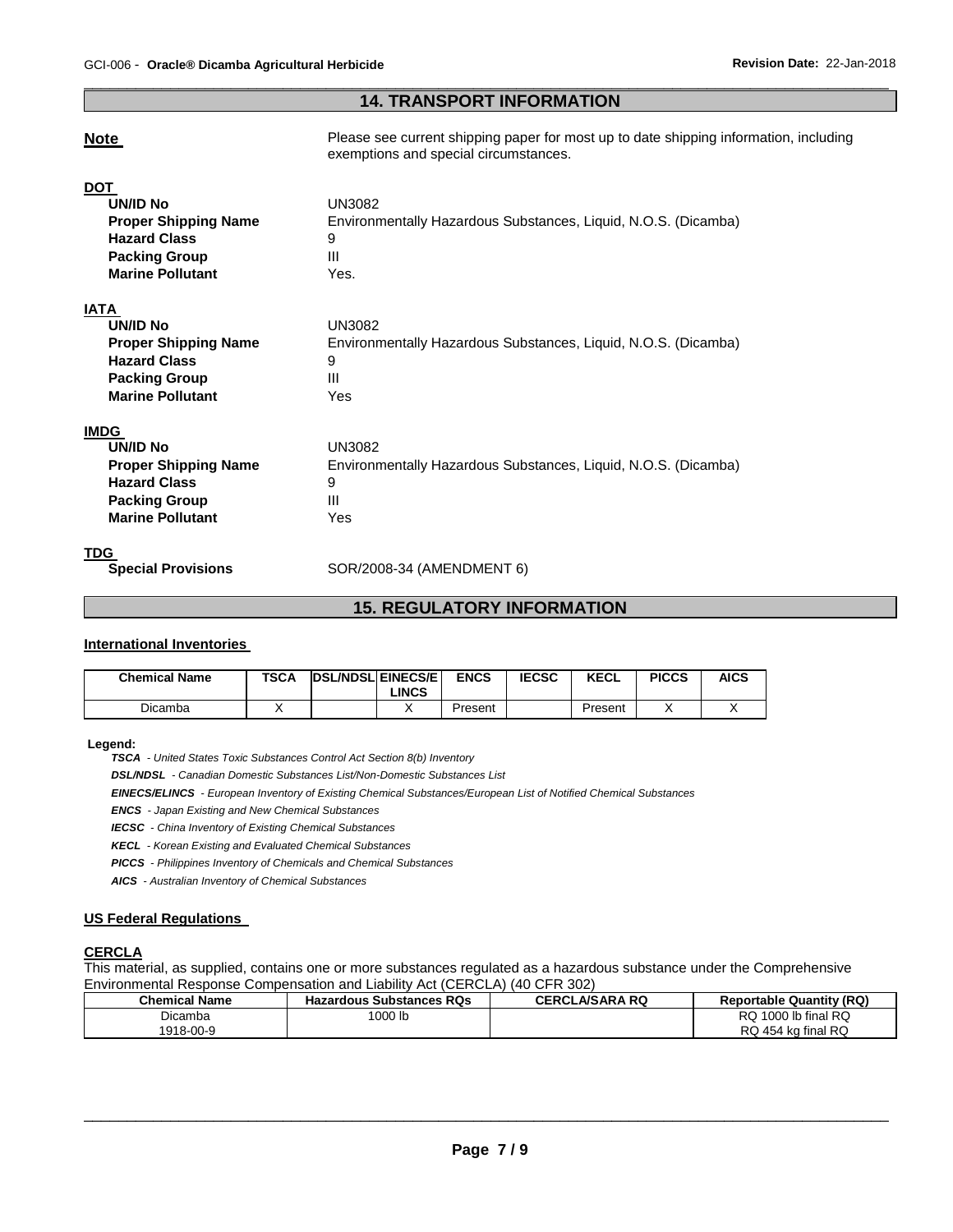#### \_\_\_\_\_\_\_\_\_\_\_\_\_\_\_\_\_\_\_\_\_\_\_\_\_\_\_\_\_\_\_\_\_\_\_\_\_\_\_\_\_\_\_\_\_\_\_\_\_\_\_\_\_\_\_\_\_\_\_\_\_\_\_\_\_\_\_\_\_\_\_\_\_\_\_\_\_\_\_\_\_\_\_\_\_\_\_\_\_\_\_\_\_ **SARA 313**

Section 313 of Title III of the Superfund Amendments and Reauthorization Act of 1986 (SARA). This product contains a chemical or chemicals which are subject to the reporting requirements of the Act and Title 40 of the Code of Federal Regulations, Part 372

| <b>Chemical Name</b>   | <b>CAS No.</b> | Weight-%    | <b>SARA 313 -</b><br><b>Threshold</b><br>Values % |
|------------------------|----------------|-------------|---------------------------------------------------|
| 1918-00-9<br>Dicamba - | 1918-00-9      | 25<br>41.35 | $\cdot$ $\cdot$                                   |

# **CWA (Clean Water Act)**

This product contains the following substances which are regulated pollutants pursuant to the Clean Water Act (40 CFR 122.21 and 40 CFR 122.42)

| <b>Chemical Name</b> | <b>CWA - Reportable</b><br>Quantities | CWA- | · Toxic Pollutants CCWA - Priority Pollutants | <b>CWA - Hazardous</b><br><b>Substances</b> |
|----------------------|---------------------------------------|------|-----------------------------------------------|---------------------------------------------|
| Dicamba              | 1000 lb                               |      |                                               |                                             |

# **US State Regulations**

# **California Proposition 65**

This product does not contain any Proposition 65 chemicals.

# **U.S. State Right-to-Know Regulations**

| .<br><b>Chemical Name</b> | . .<br><b>New</b><br>. Jersev | ssachusetts<br>ша | ennsvlvania<br>™⊶ |
|---------------------------|-------------------------------|-------------------|-------------------|
| Dicamba                   |                               |                   |                   |
| 1918-00-9                 |                               |                   |                   |

# **EPA Pesticide Registration Number** EPA Reg. No. 93182-10

# **EPA Statement**

This chemical is a pesticide product registered by the Environmental Protection Agency and is subject to certain labeling requirements under federal pesticide law. These requirements differ from the classification criteria and hazard information required for safety data sheets, and for workplace labels of non-pesticide chemicals. Following is the hazard information as required on the pesticide label:

# **EPA Pesticide Label**

SIGNAL WORD: CAUTION Harmful if swallowed.

# **Difference between SDS and EPA pesticide label**

|                                   | <b>EPA</b>           | <b>OSHA</b>               |
|-----------------------------------|----------------------|---------------------------|
| <b>Signal Word</b>                | Caution              | Danger                    |
| Acute toxicity - Oral             | Harmful if swallowed | Harmful if swallowed      |
| Serious eye damage/eye irritation | ΝA                   | Causes serious eye damage |